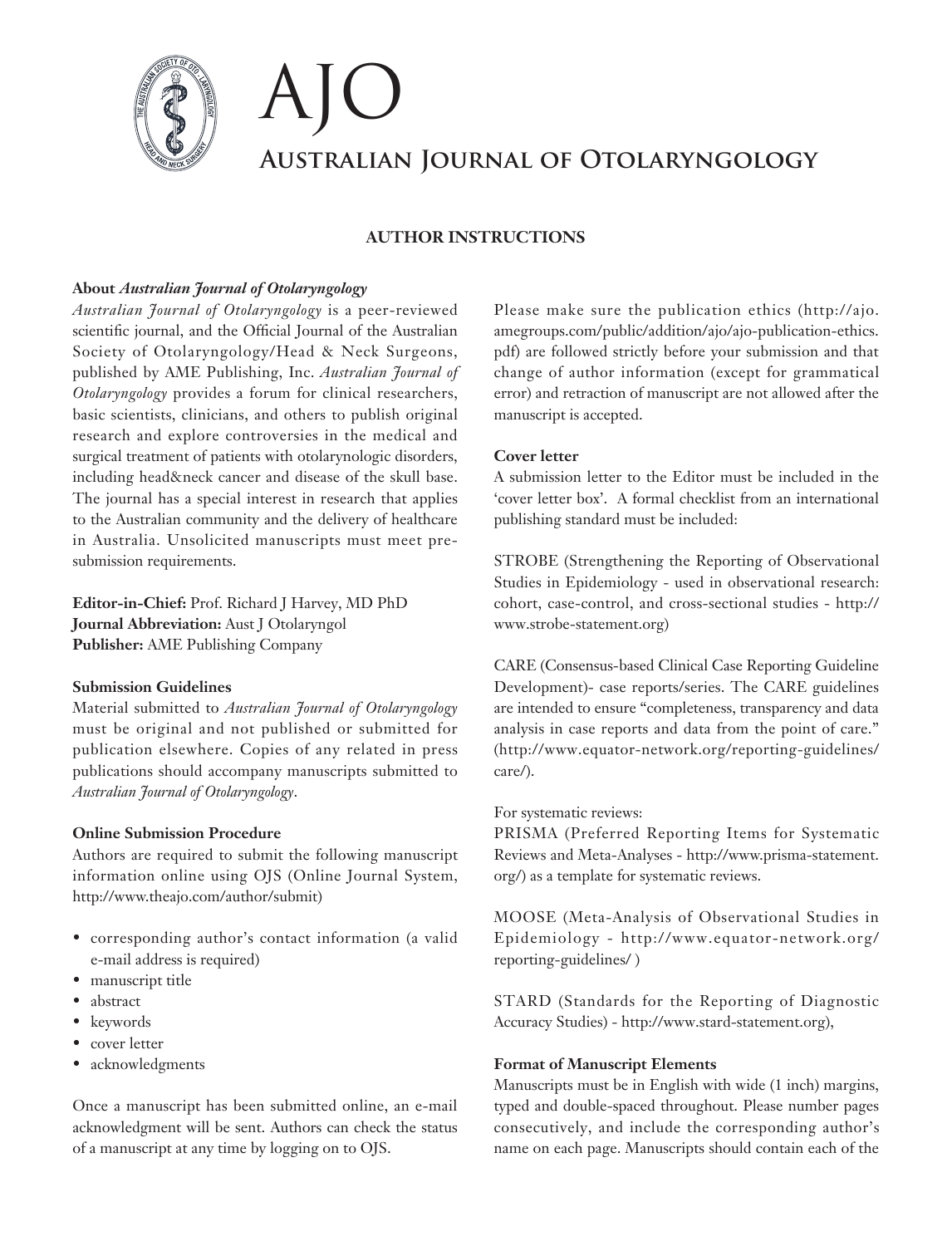following elements in sequence: 1) Title page 2) Abstract 3) Text 4) Acknowledgments 5) References 6) Tables 7) Figure/Video legends. Start each subdivision on a new page. Define unusual abbreviations at the first mention in the text.

Manuscripts should follow Vancouver system of referencing for grammar, punctuation, and style, and should meet the Uniform Requirements for Manuscripts Submitted to Biomedical Journals established by the ICMJE for general authorship guidelines.

The manuscripts must also comply with (according the appropriate design):

STROBE (Strengthening the Reporting of Observational Studies in Epidemiology - used in observational research: cohort, case-control, and cross-sectional studies - http:// www.strobe-statement.org)

CARE (Consensus-based Clinical Case Reporting Guideline Development)- case reports/series. The CARE guidelines are intended to ensure "completeness, transparency and data analysis in case reports and data from the point of care." (http://www.equator-network.org/reporting-guidelines/ care/).

#### For systematic reviews:

PRISMA (Preferred Reporting Items for Systematic Reviews and Meta-Analyses - http://www.prisma-statement. org/) as a template for systematic reviews.

MOOSE (Meta-Analysis of Observational Studies in Epidemiology - http://www.equator-network.org/ reporting-guidelines/ )

STARD (Standards for the Reporting of Diagnostic Accuracy Studies) - http://www.stard-statement.org),

The appropriate checklist, for the relevant publishing guideline, needs to be completed and provided in the Cover letter.

Use generic drug names in the text; use of brand names is optional, and these should be specified in parentheses. The text should be written in a uniform style, and its contents as submitted for consideration should be deemed final by the author and suitable for publication as follows:

**Title Page.** The title page should contain the complete

title of the manuscript, names and affiliations of all authors, institution(s) at which the work was performed, and name, address, telephone and fax numbers, and E-mail address of the author responsible for correspondence. The contribution made by each author should be briefly stated in the Authors' Contributions section (See "Authors' Contributions" in detail). Authors must identify a minimum of five key words (5-10), not in the title but taken from Index Medicus, that will highlight the subject matter of the article. Any funding sources for the study (whether financial or in-kind) and any authors' financial disclosures and conflict of interest should be listed on this page as well as in the cover letter. No financial disclosures should be noted as well. If no conflict of interest exists, please state this on the title page and in the cover letter. The Editor reserves the right to reject manuscripts that do not comply with the above-mentioned requirements.

**Abstract.** Abstracts must be 250 words or less, and should be intelligible without reference to the text. Abstracts must be organized into four sections: Background, Methods, Results and Conclusions. Purpose of the study should be included in Background and sample sizes must be included in Methods.

**References.** References should be numbered consecutively according to the order in which they are cited in the text. A reference cited only in a table or figure is numbered within the sequence established by the first mention of that table or figure in the text.

References must be current. Use of references more than 10 years old is discouraged unless they are classic or unique works. Authors must verify all references. The reference list should follow the text of the manuscript. Follow the Vancouver system of referencing for reference formatting and punctuation.

In the reference list, abbreviate names of journals according to MEDLINE/Index Medicus. For four or more authors, list the first three names followed by "et al." Do not use ibid. or op cit. Reference to unpublished data and personal communications should not appear in the list but should be cited in the text only (e.g., Smith A, 2000, unpublished data). All citations mentioned in the text, tables or figures must be listed in the reference list. Please note the following examples for format and punctuation:

#### **Journal**

[1] Angeli E, Gerelli S, Beyler C, et al. Bicuspid pulmonary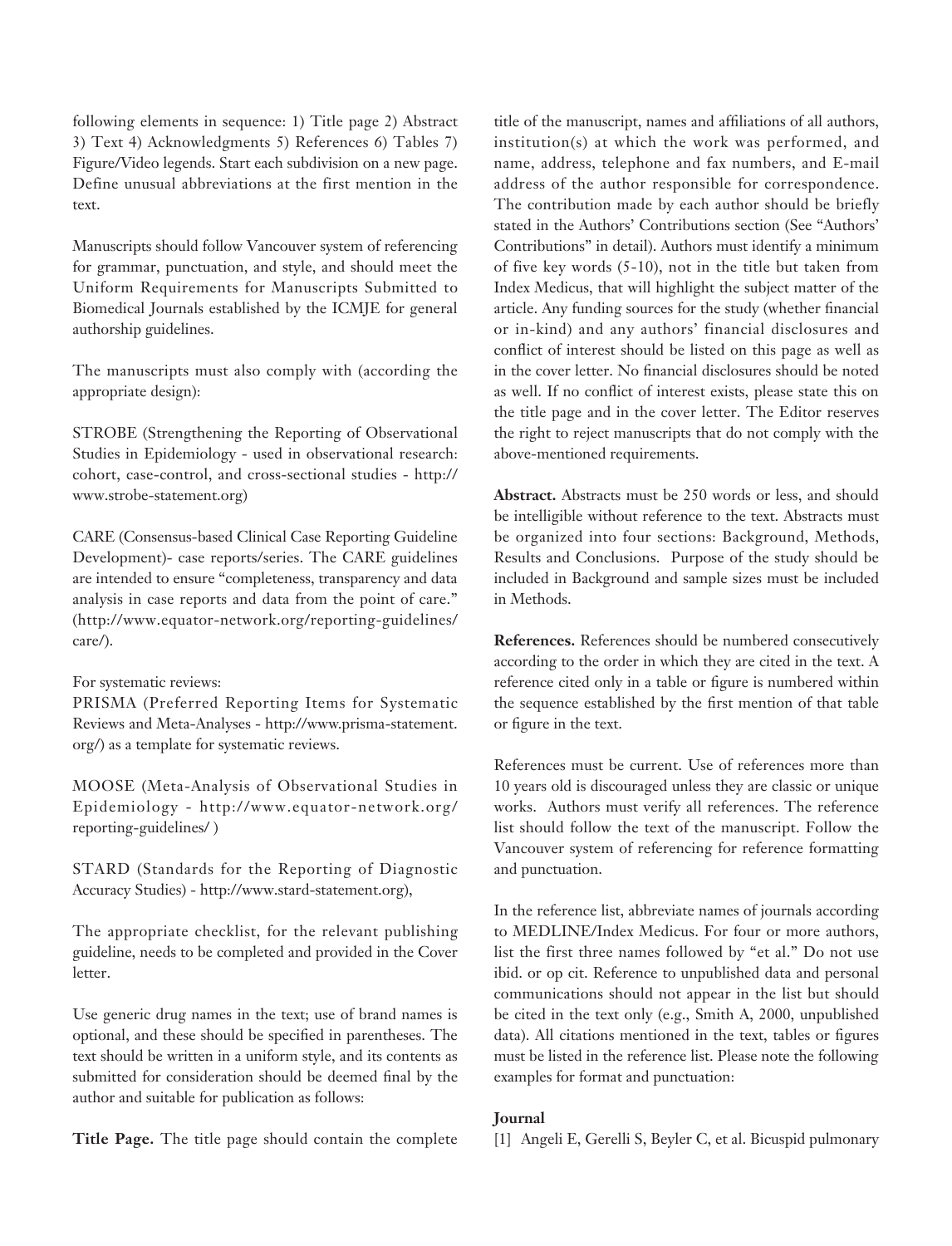valve in transposition of the great arteries: impact on outcome. Eur J Cardiothorac Surg 2012; 41:248-255.

# **Books**

[2] Kouchoukos N, Blackstone E, Doty D, et al. Cardiac Surgery, WB Saunders, 2003:11-17.

# **Multi-author books**

[3] Laine GA, Melhorn U, Davis KL, et al. Myocardial interstitium lymphatics: pathophysiology and effects on cardiac funtion. In: Reed RK, McHale NH, Bert JL, Winlowe CP, Laine GA, editors. Interstitium, connective tissue and lymphatics, London: Portland Press, 1995:271-282.

# **Online publications**

[4] Hraska V, Photiadis J, Poruban R, Asfour B. Ross-Konno operation in children. Multimed Man Cardiothorac Surg doi: 10.1510/mmcts.2008.003160.

## or

[5] Thurber JS, Deb SJ, Collazo LR. Ascending-todescending aortic bypass for coarctation of the aorta. CTSNet [published 12 May 2008, accessed 30 November 2011]. Available from: http://www.ctsnet. org/sections/clinicalresources/adultcardiac/

**Tables.** Tables must be created using the table tool in Word. Each table must be included on a separate page at the end of the Main Manuscript Document. Number the tables consecutively in the order in which they are cited in the text. Include a brief descriptive title for each table. Do not use bulleted lists in tables. Do not embed tables in the manuscript text.

**Figures and Illustrations. \*Authors are encouraged to submit their figure files in color. There is no charge associated with color figures.** \*Number figures consecutively according to the order in which they are cited in the text. The figures should immediately follow the tables in the manuscript. Each file must contain a single figure and be named by figure # (i.e., figure 1, figure 2, etc.). Files containing individual panels will not be accepted. Figures must be in TIFF or JPG format. **Do not embed figures in the manuscript text.**

# **Figures (line art): Electronic Formatting**

- Each figure should be saved in a separate file.
- Text/labeling within figures should be in 9 pt Arial font, to ensure readability in print.
- All figures submitted electronically must be saved as TIFF or JPG files.
- The following resolutions are required to ensure print quality: 1200 dpi for line art; 300 dpi for halftones/color (CMYK); 600 dpi for combination halftones/color.

The submission of figures that do not conform to journal requirements will cause a delay in publication.

International Forum of Allergy & Rhinology reserves the right to resize and/or crop photographs to fit the journal's format where appropriate.

**Videos.** AJO will accept digital files in mp4, flash video (flv.), MPEG(MPEG video file), DVD video format, mov., avi., and mwv. formats or video on CD/DVD. Files should be no larger than 200 MB. Please upload videos as **'Multimedia file' at:** http://www.theajo.com/pages/ view/submit-multimedia-files. Alternatively, please send the video sequences on a DVD to the Editorial Office or transfer them via a transfer service as you know.

**General Information:** When submitting manuscripts online, authors must indicate whether the article has an accompanying video. Video must be submitted with manuscripts online in a digital format. If an article includes video, the upper right corner of the title page of the manuscript must be marked "Video is part of ms." Videos are limited to one and a half minutes in length or uploaded as 3 separate videos at 30 seconds each. Formal approval is needed from the editorial office for longer videos. Authors must also supply, as part of the manuscript, a video legend for the video clip. The video files should be numbered consecutively in the order of reference in the text. If the author does not have the capacity to generate an electronic video, the author may contact the editorial office for assistance.

**Content:** Video content should be edited to illustrate the key findings in a concise and informative manner. Legends for the video segments should be placed at the end of the article and should concisely and sequentially describe what is seen in the video so that it can be readily understood by the viewer. Do not repeat explanatory material that is already in text. The video should be of high quality (both in content and visibility). The video should be edited to ensure maximal efficiency and make the specific point; particularly, it should demonstrate the features described in the text of the manuscript. In addition, the video should be labelled and should directly follow the sequence and content of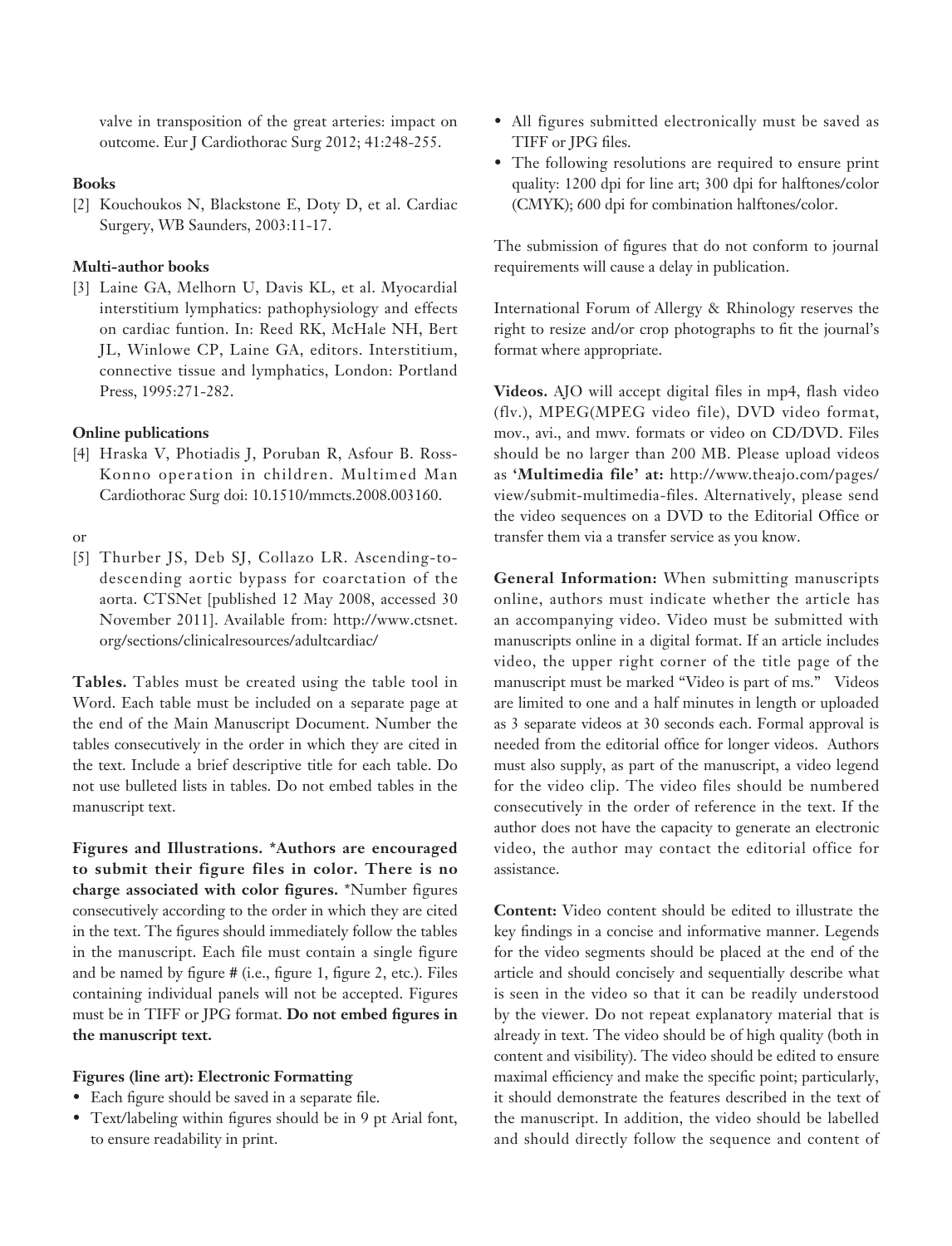the video legend. The use of text and/or special transition effects between the titles, subtitles and video segments is permitted. The video you submit should be the final product that will be published with the article. The Editors reserve the right to request additional video editing by the authors (which may delay publication).

# **Permission to reproduce figures and extracts**

Permission to reproduce copyright material, for print and online publication in perpetuity, must be cleared and if necessary paid for by the author; this includes applications and payments to DACS, ARS and similar licensing agencies where appropriate. Evidence in writing that such permissions have been secured from the rights-holder must be made available to the editors. It is also the author's responsibility to include acknowledgments as stipulated by the particular institutions. Please note that obtaining copyright permission could take some time.

**Patient Privacy and Informed Consent:** Authors should review the ICMJE section on Ethical Considerations in the Conduct and Reporting of Research: Privacy and Confidentiality before submitting their manuscript. Patients have a right to privacy that should not be violated without informed consent. Information (e.g., names, initials, photographs, etc.) that can identify a patient should not be submitted until written informed consent has been provided. A Patient Consent Form is available, which can be submitted with the manuscript. **Any photos of patients must include a black box over the eyes to prevent identification.**

## **For studies in the following categories:**

**Randomized controlled trials or other intervention research:** This category includes any study that carries out medical intervention(s) on patients or healthy individuals.

**Case-control study:** A case-control study is designed to retrospectively analyze the exposure to the risk factor of interest in subjects with known outcomes (with or without disease; dead or alive; or, with or without other predetermined endpoints).

**Prospective cohort study:** In a prospective cohort study, patients with known exposure to a risk factor are followed and then the outcomes (with or without disease; or, dead or alive) were identified.

**Cross-sectional studies:** Cross-sectional studies are performed to investigate the occurrence of a specific disease or the status quo of a clinical condition.

**Basic or translational medical research using human specimens:**

- Authors must state whether their studies had been approved by an institutional review board (IRB) (if yes, please provide the number of approval document). For a multi-center study, IRB approval must be obtained from each center.
- The authors must state whether all the subjects had signed the informed consent forms. For subjects under 18 years of age or those with limited capacity for civil conduct, the authors must state whether their caregivers had signed the informed consent forms.
- Also, the authors should state whether the study outcomes will affect the future management of the patients.

# **For other categories:**

**Retrospective and ambispective cohort studies:** In these studies, the patients' exposure to risk factor(s) were retrospectively identified, followed by the retrospective follow-up of the patients to determine the relationship between the future or current endpoints (with or without disease; or, dead or alive) and the exposure.

- For studies in this category, authors must state whether their study had been approved by an institutional review board (IRB) (if yes, please provide the number of approval document). For a multi-center study, IRB approval must be obtained from each center.
- Also, the authors should state whether the study outcomes will affect the future management of the patients.
- The authors must state whether all the subjects had signed the informed consent forms before enrollment. For subjects under 18 years of age or those with limited capacity for civil conduct, the authors must state whether their caregivers had signed the informed consent forms. For deceased patients or those who had lost capacity for civil conduct, the informed consent forms could be signed by their family members or caregivers. For studies on patient data retrieved from hospital medical record system or social insurance systems, an informed consent form is not required; however, the authors still need to declare whether the patient's personal data have been secured.

## **Systematic review and meta-analysis, review, and editorial**

• No statement on medical ethics is required.

## **Case report:**

• No statement on medical ethics is required. However, in cases of involving new and controversial treatments, approval from IRC might be required.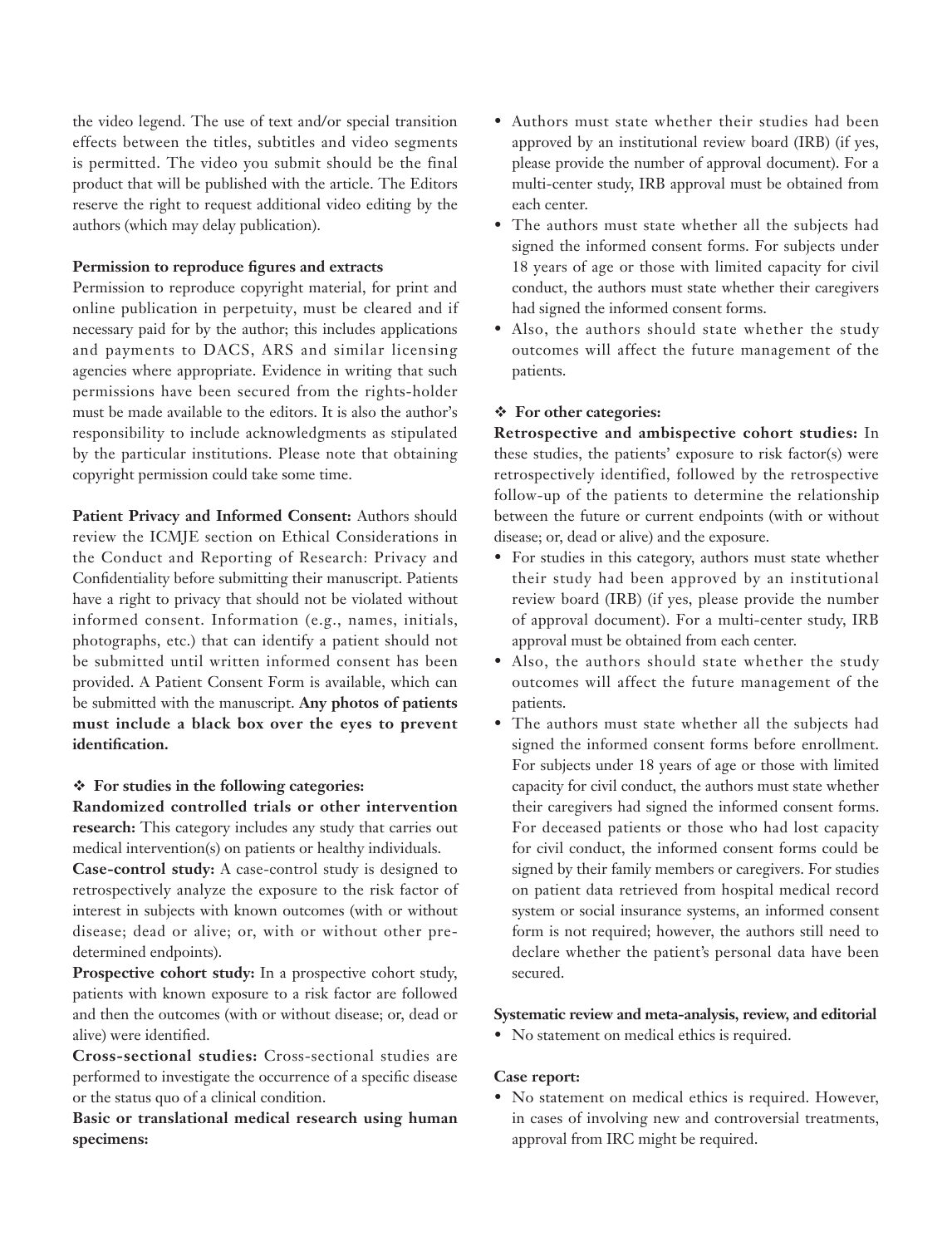• Informed consent must be obtained from the subjects or their caregivers.

**Diagnostic accuracy tests:** These studies are performed to evaluate the efficiency of a specific index test in disease diagnosis.

- For studies in this category, authors must state whether their study had been approved by an institutional review board (IRB) (if yes, please provide the number of approval document). For a multi-center study, IRB approval must be obtained from each center.
- Also, the authors should state whether the study outcomes will affect the future management of the patients.
- If the study has a prospective design: the authors must state whether all the subjects had signed the informed consent forms before enrollment. For subjects under 18 years of age or those with limited capacity for civil conduct, the authors must state whether their caregivers had signed the informed consent forms. However, for retrospective studies based on a hospital medical record system, no informed consent is required.

**Nested case-control study:** In a nested case-control study, the patients were followed up after the biological samples are obtained from the subjects, and then a subset of patients are chosen for the analysis.

If the study has a prospective design:

- Authors must state whether their study had been approved by an institutional review board (IRB) (if yes, please provide the number of approval document). For a multi-center study, IRB approval must be obtained from each center.
- Also, the authors should state whether the study outcomes will affect the future management of the patients.
- The authors must state whether all the subjects have signed the informed consent forms before they enter the study, no matter whether they enter the final analysis. For subjects under 18 years of age or those with limited capacity for civil conduct, the authors must state whether their caregivers had signed the informed consent forms.

If the study is based on a previously available specimen bank, the authors must:

- State whether the specimen bank had been approved by the IRB upon its establishment;
- State whether all the subjects had signed the informed consent forms during the establishment of the bank (attached with the numbers of approval documents).

**Post hoc analysis:** In a post hoc analysis, the authors re-examines the currently available data from different perspectives.

- The authors need to state whether the previous studies had been approved by the local medical ethics committee(s)
- Also, it is important to state whether all the subjects had signed the informed consent forms in the previous studies.

For more information on statement of ethics, please feel free to consult our editorial staff.

# **Manuscript Types**

## **Original Research**

**Research Articles.** Research articles are generally 3500 words or fewer, exclusive of tables, figures, and references, and include Introduction, Materials and Methods, Results, Discussion, and Conclusion sections conforming to standard scientific reporting style. The introduction should include a succinct summary of the known literature in the area and a rationale for and justification of the purpose of the study and why the experimental question and hypothesis are important or novel. Whenever possible, information on why the study is important for the practicing clinician should be provided. In the Methods and Results sections, detailed information on statistics should be provided such as name of statistical test, whether tests were one- or twotailed, test used for each set of data, and correction factors, if any, for multiple comparisons. Data and figures should present or reflect standard deviations rather than standard error of means. All significant and relevant non-significant results must include test values, degree(s) of freedom, and probability. The Discussion section should include a clear exposition of the clinical and scientific importance of the study. Articles should strive to highlight the clinical meaning of the constructs and results as opposed to their methodological and mechanistic implications. Conclusions must be clearly justified from the study.

Videos are encouraged. We allow three videos files no longer than 30 seconds each or one video at one and a half minutes in length. Connected and continually-playing segments are allowed within each video file. In exceptional cases, a longer segment may be considered with prior permission of one of the editors.

# **Review Article**

A narrative review of current topics of specialty importance, by a well-recognized leader in the field and is usually solicited by the Editor. Maximum of 8 figures or tables.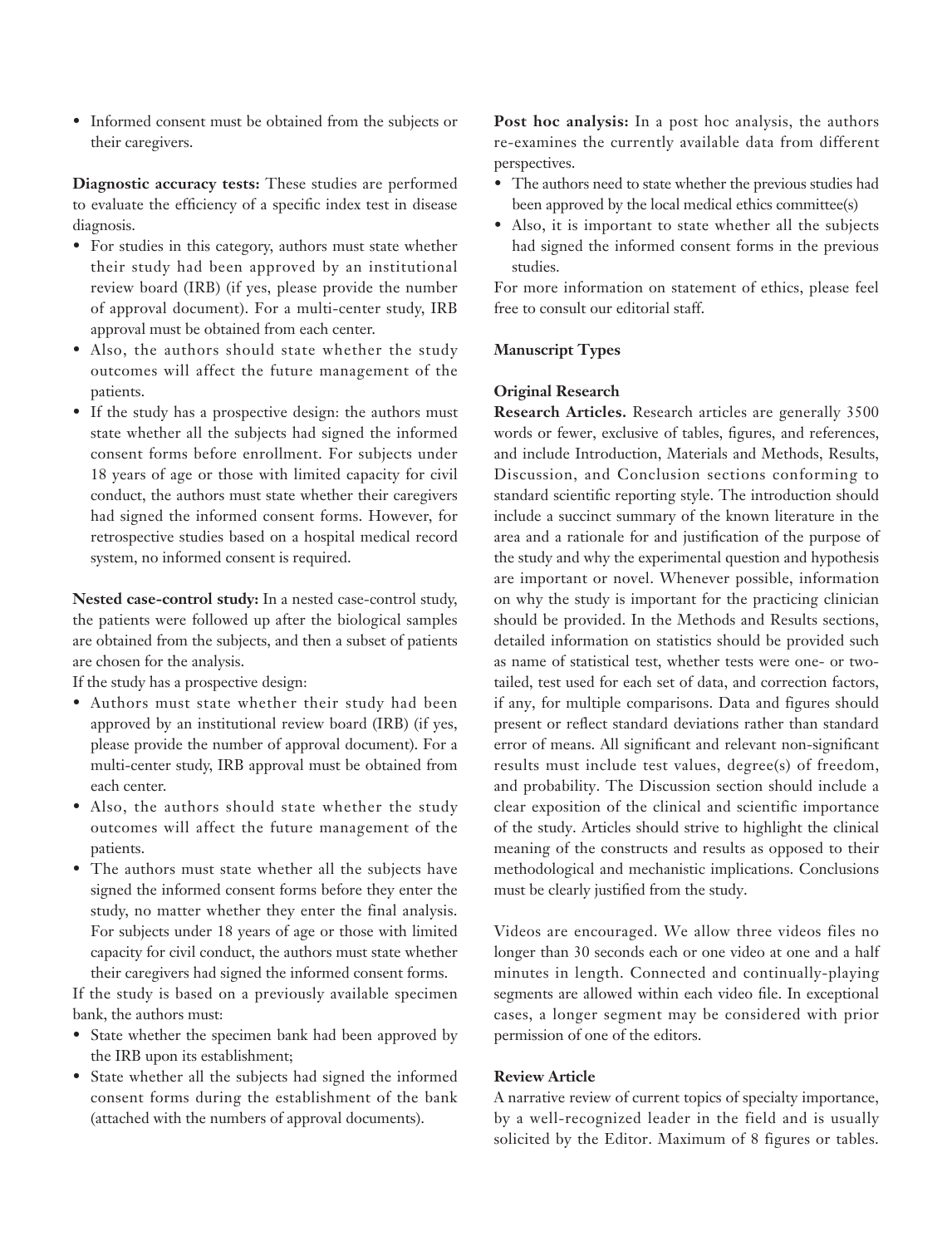Additional ones must be submitted as on-line supplementary material. All other reviews need to formal structured systematic reviews. Submissions need to in compliance with PRISMA (Preferred Reporting Items for Systematic Reviews and Meta-Analyses - http://www.prisma-statement. org) as a template for their systematic review. MOOSE (Meta-Analysis of Observational Studies in Epidemiology - http://www.equator-network.org/reporting-guidelines/), STARD (Standards for the Reporting of Diagnostic Accuracy Studies - http://www.stard-statement.org),

#### **Specialty Technique**

Specialty Technique are short articles describing innovative solutions to clinical problems within the field of otolaryngology. Practical value to the readership, originality and quality of illustrations (when appropriate) are essential ingredients, and it is recommended that the manuscripts be accompanied by short video or multimedia presentations that will be accessible to the reader, providing additional information through the journal website. Specialty techniques articles are generally limited to no more than 6 double spaced pages and an abstract is not required.

Videos are essential and need to of high quality. We allow three videos files no longer than 3 minutes each or one video at one and a half minutes in length. Connected and continually-playing segments are allowed within each video file. In exceptional cases, a longer segment may be considered with prior permission of one of the editors.

### **Case Report**

The *Australian Journal of Otolaryngology* does NOT accept simple case report unless they represent a significant and unique medical condition that would be of value to the average reader in the daily practice. The reports need to be presented as per The CARE guidelines are intended to ensure "completeness, transparency and data analysis in case reports and data from the point of care." (http://www. equator-network.org/reporting-guidelines/care/). The DISCUSSION needs to include a very formal review on the known literature on the case study presented. Authors are recommended to consider other journals for case report publications.

## **Editorial**

Editorial are usually solicited; however, unsolicited editorials may be considered in some cases. Topics usually relate to the content of an article featured in the issue. Editorials are four to six double-spaced pages in length.

Word Limit: 2,500 words maximum excluding references, tables and figures.

#### **Editorial Commentary**

Word Limit: 2,500 words maximum excluding references, tables and figures.

Abstract: not required for this manuscript type.

References: 25 maximum.

Figures/Tables: 2 maximum.

Description: The Editors will invite an expert in the field to discuss a paper or report or event within the past few months or so, or in the near future and provide a commentary on the importance of each accepted paper to outline its strengths and weaknesses. It should set the problems addressed by the paper/report/event in the wider context of the field.

#### **Letters to the Editor**

Letters to the Editor are intended as rapid, timely discussion of recent articles published in *Australian Journal of Otolaryngology*. Publication is at the discretion of the Editors. We do not consider Letters to the Editor to be short *Australian Journal of Otolaryngology* articles. Letters to the Editor are not a medium for any of the following:

- Requests for medical advice, consultation, or assistance
- Dissemination of unpublished research data (including figures or tables), hypotheses, or case reports
- Comments that advertise or promote specific commercial interests
- Comments that promote specific political or religious viewpoints
- Comments that are obscene, rude, libelous, or inflammatory
- Comments that are anonymous or written under a pseudonym
- Comments that are not directly relevant to a recent *Australian Journal of Otolaryngology* article
- Comments that are incomprehensible or are not written in English

Letters to the Editor should be no longer than 1000 words (including references) and should cite no more than 10 references. Letter to the Editor authors must observe any licenses or copyrights on original material, are entirely responsible for the accuracy of the content, and must disclose any potential conflicts of interest. Submitting authors are required to provide a valid name and email address, which will be published with their Letter. Letters are acknowledged upon receipt, but Letter authors will not be consulted before publication. All submitted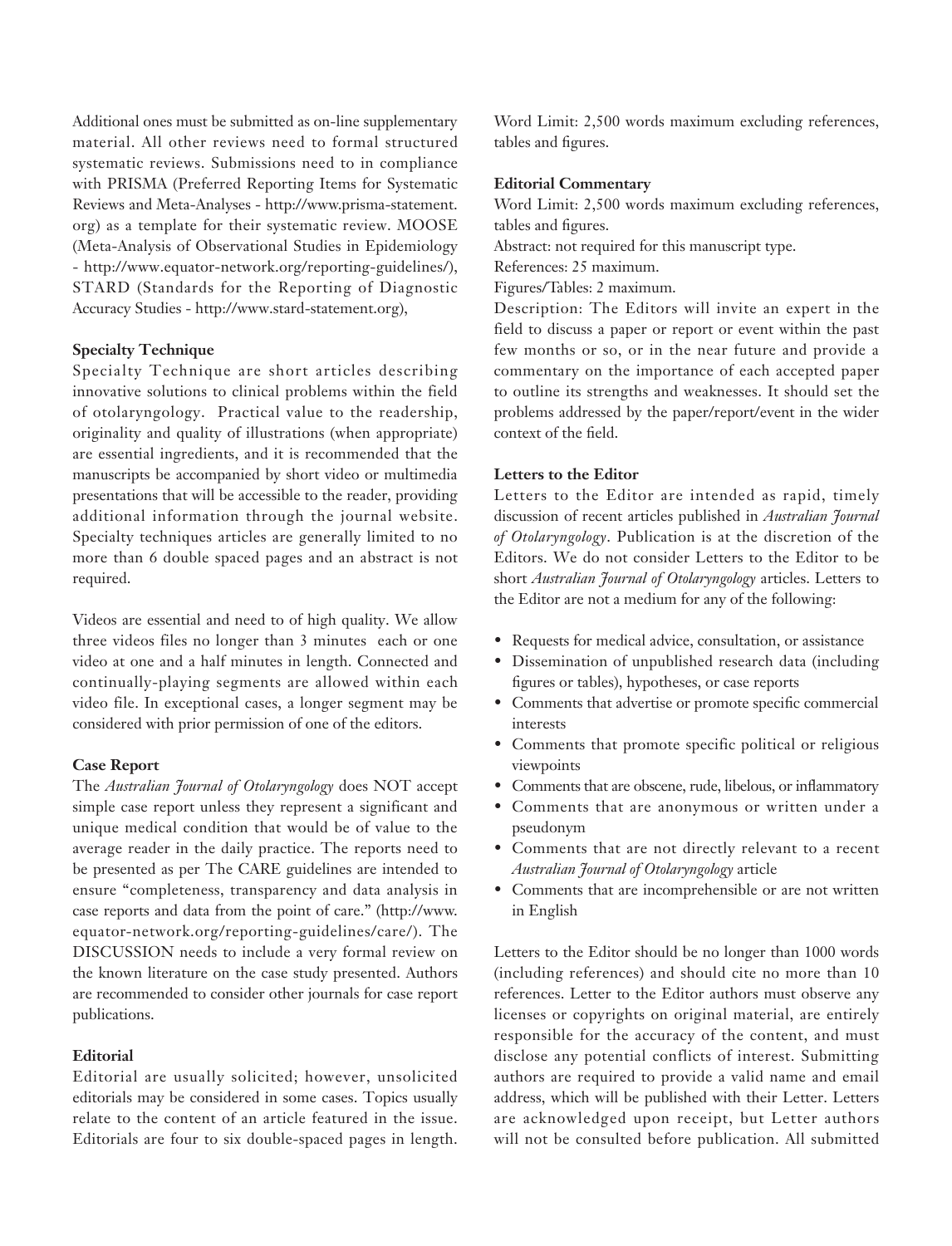Letters become property of the Australian Society of Otolaryngology/Head & Neck Surgeons, and may be edited by the editorial office for clarity or length.

# **Peer-review Process**

Manuscripts that adhere to submission guidelines are initially reviewed by the Editor of the *Australian Journal of Otolaryngology*. Manuscripts qualifying for peer-review are sent to at least two expert reviewers via ABER (AME Bond with Editors and Reviewers, http://theaber.com/), a webbased platform gathering medical professionals in various fields to choose research articles interested to them and conduct peer-review. The Editor-in-Chief, the Editorial Board Members of AJO and other invited reviewers in the field of otolaryngology will be reviewing the manuscripts for AJO on this platform. The corresponding author will receive all editorial communications regarding the status of the manuscript, revisions, and reviews. All revisions and the dissemination of the reviewers' comments and other manuscript information to co-authors are the corresponding author's responsibility.

# **Page Proofs (for Accepted Articles only)**

Page proofs are received by the corresponding author directly from the publisher (via e-mail) and must be returned within 48 hours of receipt. Make any corrections to the article using Adobe PDF markup tools and e-mail the proof corrections to the contact person provided within 48 hours. It is the corresponding author's responsibility to consult with co-authors regarding the proofs. Substantial author revisions during this stage of production may incur additional costs, which must be borne by the authors. Excessive corrections must be reviewed and authorized by the Editorial Office.

#### **Definition of Authorship**

The journal's definition of what qualifies as authorship is based on the Uniform Requirements for Manuscripts Submitted to Biomedical Journals, established by the International Committee of Medical Journal Editors (ICMJE). Authors are those who have contributed to the conception and design of the article, the acquisition of data, or the analysis and interpretation of data, as well as the writing of the article or the revision of its content; and have read and approved the final version of the article before submission.

# **Author contributions**

This section is only required for original article, review article, systematic review and meta-analysis article. It describes the contribution each author made to the manuscript. Authorship credit should be based on 1) substantial contributions to conception and design, acquisition of data, or analysis and interpretation of data; 2) drafting the article or revising it critically for important intellectual content; and 3) final approval of the version to be published. Authors should meet conditions 1, 2, and 3. Please note that acquisition of funding, collection of data, language editing or general supervision of the research group alone does not constitute authorship.

The Author contributions section should be completed as follow:

- (I) Conception and design:
- (II) Administrative support:
- (III) Provision of study materials or patients:
- (IV) Collection and assembly of data:
- (V) Data analysis and interpretation:
- (VI) Manuscript writing: All authors
- (VII) Final approval of manuscript: All authors

Note: 1. VI and VII of all authors are obligatory while the rest information are case based; 2. Contributions section is not required when there is only one author.

#### **Authors' Responsibility And Conflict Of Interest Form**

#### **(1) Authors' responsibility**

We ask all authors to confirm that: 1) they have not previously published or have not submitted the same manuscript elsewhere, 2) they took a significant part in the work and approved the final version of the manuscript, 3) they have complied with ethical standards, 4) they agree AME publishing company, to get a licence to publish the accepted article when the manuscript is accepted, and 5) they have obtained all necessary permissions to publish any figures or tables in the manuscript, and assure that the authors will pay for Article Processing Charges (APC).

#### **(2) Conflict of Interest**

Our journal complies with the International Committee of Medical Journal Editors' uniform requirements on Conflict of Interest statement.

Conflict of Interest exists when an author (or the author's institution), reviewer, or editor has financial or personal relationships with other persons or organizations that inappropriately influence (bias) his or her actions. The existence of such relationships does not necessarily represent true conflict of interest. The potential for conflict of interest can exist whether or not an individual believes that the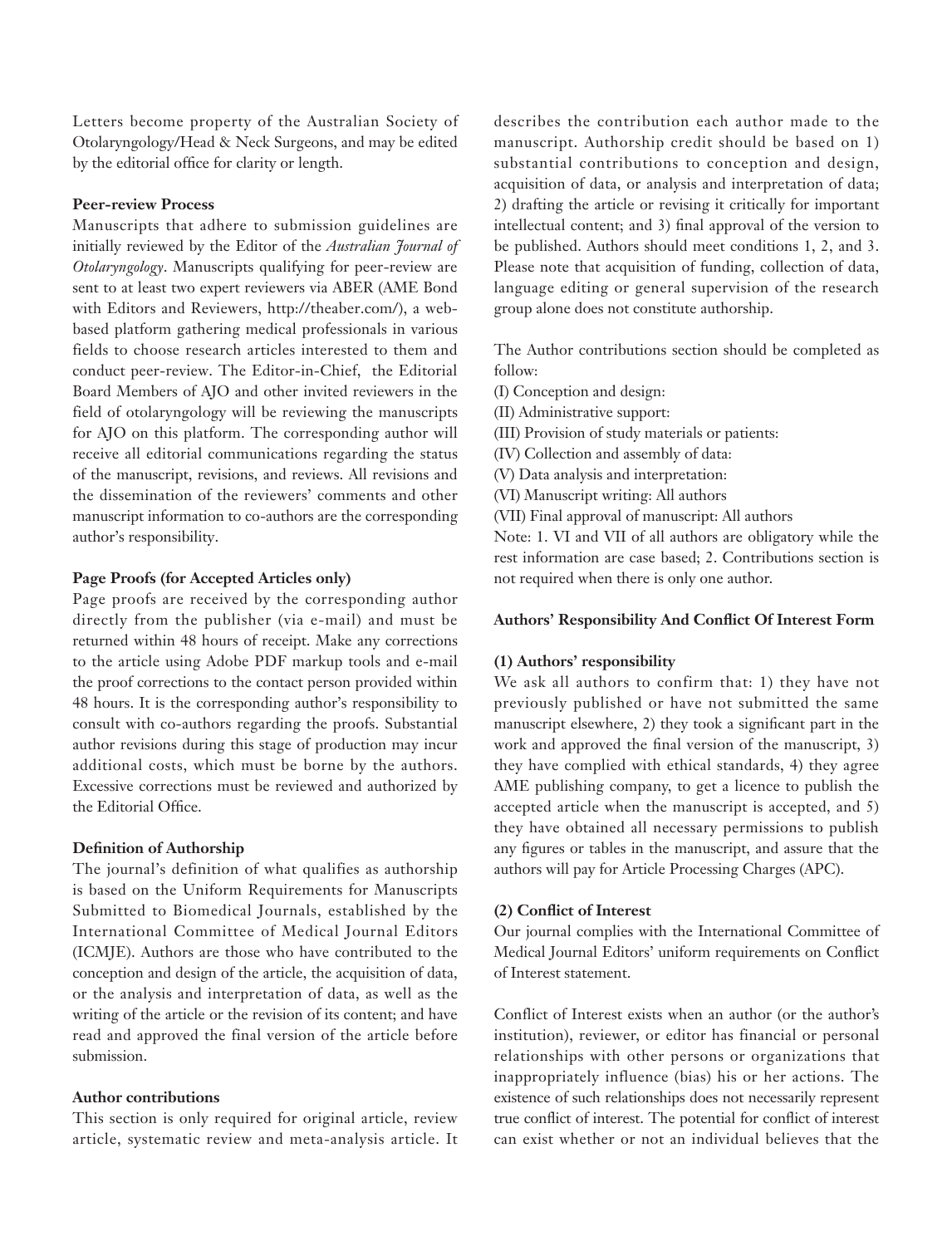relationship affects their judgment. Financial relationships (such as employment, consultancies, stock ownership, honoraria, paid expert testimony, patents) are the most easily identifiable conflicts of interest and the most likely to undermine the credibility of the journal, the authors, and of science itself (http://www.icmje.org/index.html).

# **1). Participants**

All participants in the peer-review and publication process—not only authors but also peer reviewers, editors, and editorial board members of journals—must consider their conflicts of interest when fulfilling their roles in the process of article review and publication and must disclose all relationships that could be viewed as potential conflicts of interest.

# **a. Authors**

When authors submit a manuscript of any type or format they are responsible for disclosing all financial and personal relationships that might bias or be seen to bias their work.

#### **b. Peer Reviewers**

Reviewers should be asked at the time they are asked to critique a manuscript if they have conflicts of interest that could complicate their review. Reviewers must disclose to editors any conflicts of interest that could bias their opinions of the manuscript, and should recuse themselves from reviewing specific manuscripts if the potential for bias exists. Reviewers must not use knowledge of the work they're reviewing before its publication to further their own interests.

#### **c. Editors and Journal Staff**

Editors who make final decisions about manuscripts should recuse themselves from editorial decisions if they have conflicts of interest or relationships that pose potential conflicts related to articles under consideration. Other editorial staff members who participate in editorial decisions must provide editors with a current description of their financial interests or other conflicts (as they might relate to editorial judgments) and recuse themselves from any decisions in which a conflict of interest exists. Editorial staff must not use information gained through working with manuscripts for private gain. Editors should publish regular disclosure statements about potential conflicts of interests related to the commitments of journal staff. Guest editors should follow these same procedures.

# **2). Reporting Conflicts of Interest**

Articles should be published with statements or supporting

documents, declaring:

- Authors' conflicts of interest; and
- Sources of support for the work, including sponsor names along with explanations of the role of those sources if any in study design; collection, analysis, and interpretation of data; writing of the report; the decision to submit the report for publication; or a statement declaring that the supporting source had no such involvement; and
- Whether the authors had access to the study data, with an explanation of the nature and extent of access, including whether access is on-going.

To support the above statements, editors may request that authors of a study sponsored by a funder with a proprietary or financial interest in the outcome sign a statement, such as "I had full access to all of the data in this study and I take complete responsibility for the integrity of the data and the accuracy of the data analysis."

If there is conflict of interest for the authors, authors must state conflict of interest based on the actual condition; if there is no conflict of interest, state conflict of interest section as the following format: The author has no conflicts of interest to declare or The authors have no conflicts of interest to declare.

# **Acknowledgments**

Textual material that names the parties which the author wishes to thank or recognize for their assistance in, for example, producing the work, funding the work, inspiring the work, or assisting in the research on which the work is based.

All contributors who do not meet the criteria for authorship should be listed in an acknowledgments section. Examples of those who might be acknowledged include a person who provided purely technical help, writing or language editing assistance, or a department chairperson who provided only general support. Financial and material support should also be acknowledged. When there is no one to be acknowledged, authors should also indicate 'Acknowledgments' section as 'None'.

AJO policy requires that all authors of all manuscripts sign a statement revealing: 1) Any financial interest in or arrangement with a company whose product was used in a study or is referred to in an article, 2) Any financial interest in or arrangement with a competing company, 3) Any other financial connections, direct or indirect, or other situations that might raise the question of bias in the work